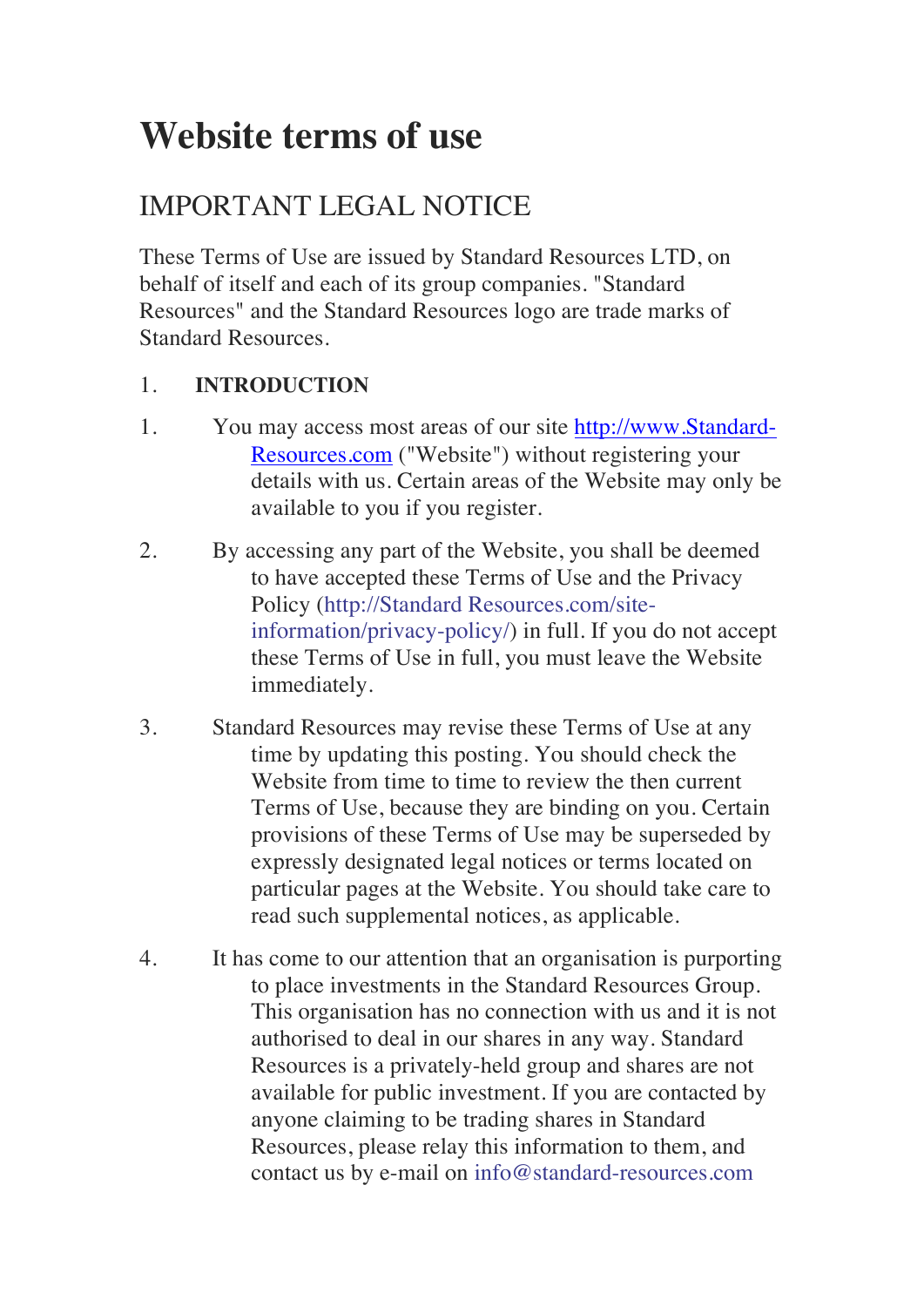| 5.             | The Website and its contents are not directed at the general<br>public. To the extent that they are aimed at persons in<br>the UK, they are directed only at persons to whom such<br>communications may lawfully be made including: (a)<br>"investment professionals" within the meaning of Article<br>19 of the Financial Services and Markets Act 2000<br>(Financial Promotion) Order 2001 (the "FPO"); and (b)<br>"high net worth companies, unincorporated associations<br>etc" within the meaning of Article 49 of the FPO. |
|----------------|----------------------------------------------------------------------------------------------------------------------------------------------------------------------------------------------------------------------------------------------------------------------------------------------------------------------------------------------------------------------------------------------------------------------------------------------------------------------------------------------------------------------------------|
| a.             | An "investment professional" for the purposes of<br>Article 19 of the FPO is a person who has<br>professional experience in matters relating to<br>"investments".                                                                                                                                                                                                                                                                                                                                                                |
| $\mathbf b$ .  | A "high net worth company, unincorporated<br>association etc" for the purposes of Article 49 of<br>the FPO is                                                                                                                                                                                                                                                                                                                                                                                                                    |
| i.             | a body corporate which has a called-up share<br>capital or net assets of at least GBP5 million<br>(or where the company has more than 20)<br>members or is a subsidiary undertaking of a<br>parent undertaking which has more than 20<br>members, at least GBP500,000)                                                                                                                                                                                                                                                           |
| ii.            | an unincorporated association or partnership<br>which has net assets of not less than GBP5<br>million                                                                                                                                                                                                                                                                                                                                                                                                                            |
| iii.           | the trustee of a high value trust; or                                                                                                                                                                                                                                                                                                                                                                                                                                                                                            |
| iv.            | any person $("A")$ whilst acting in the capacity of<br>director, officer of employee of a person<br>("B") falling within any of the above where<br>A's responsibilities when acting in that<br>capacity, involve him in B's engaging in<br>investment activity.                                                                                                                                                                                                                                                                  |
| $\mathbf{C}$ . | The investments and investment activities to which the<br>Website relates will be available only to the<br>persons described above. Any persons who do not<br>have professional experience in matters relating to                                                                                                                                                                                                                                                                                                                |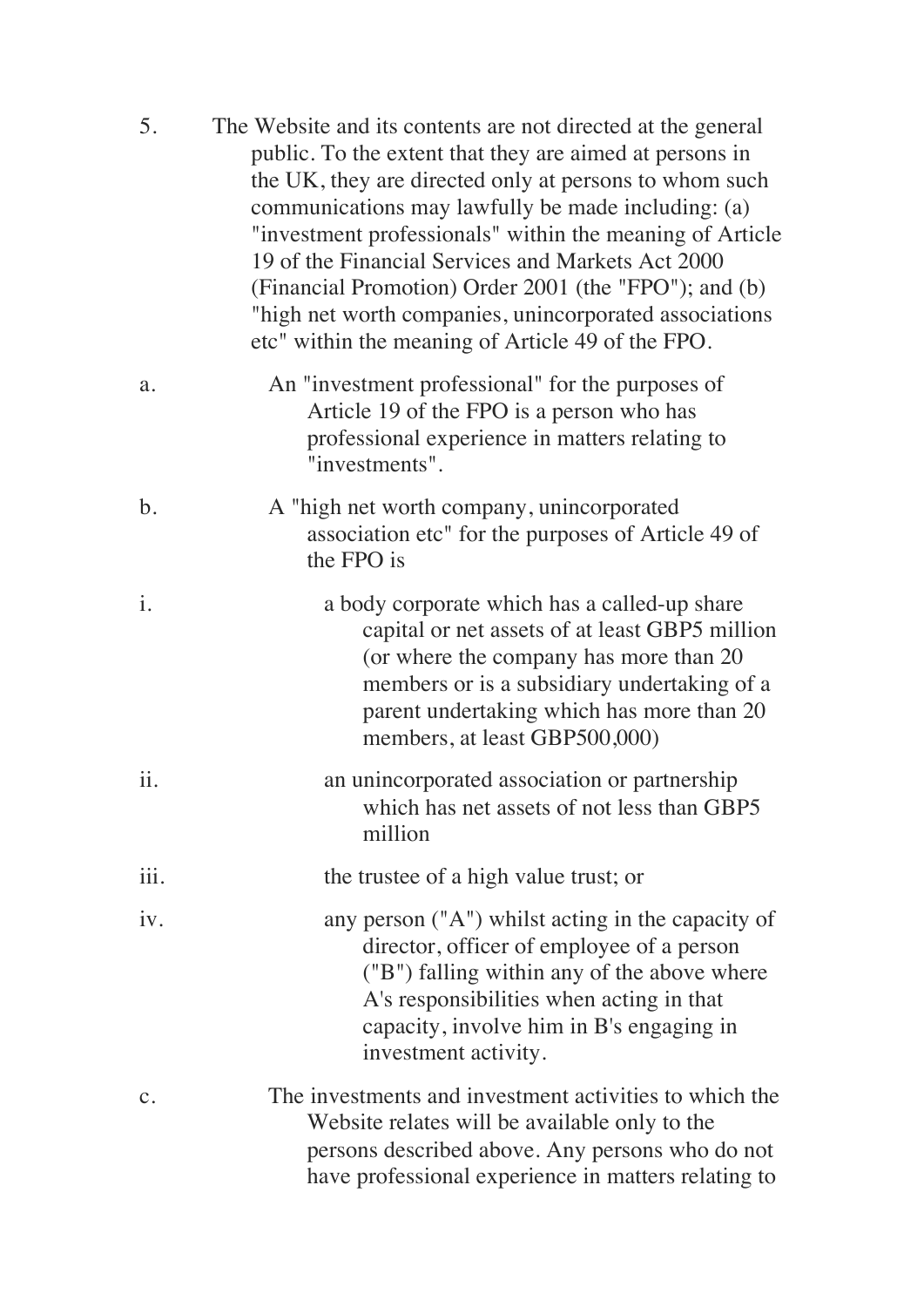investments or do not fall within the description of high net worth companies, unincorporated associations etc. should not rely on this website or its contents.

#### 2. **LICENCE**

- 1. You are permitted to print and download extracts from the Website for your own use on the following basis:
- a. no documents or related graphics on the Website are modified in any way;
- b. no graphics on the Website are used separately from the corresponding text; and
- c. Standard Resources' copyright and trade mark notices and this permission notice appear in all copies
- 2. In particular, but without limitation, you must not use any part of the materials on the Website for commercial purposes without obtaining a license to do so from us and/or our licensors.
- 3. Unless otherwise stated, the copyright and other intellectual property rights in all material on the Website (including without limitation photographs and graphical images) are owned by Standard Resources or its licensors. For the purposes of these Terms of Use, any use of extracts from the Website other than in accordance with clause 2.1 for any purpose is prohibited. If you breach any of the terms in these Terms of Use, your permission to use the Website automatically terminates and you must immediately destroy any downloaded or printed extracts from the Website.
- 4. Subject to clause 2.1, no part of the Website may be reproduced or stored in any other website or included in any public or private electronic retrieval system or service without Standard Resources' prior written permission.
- 5. Any rights not expressly granted in these terms are reserved.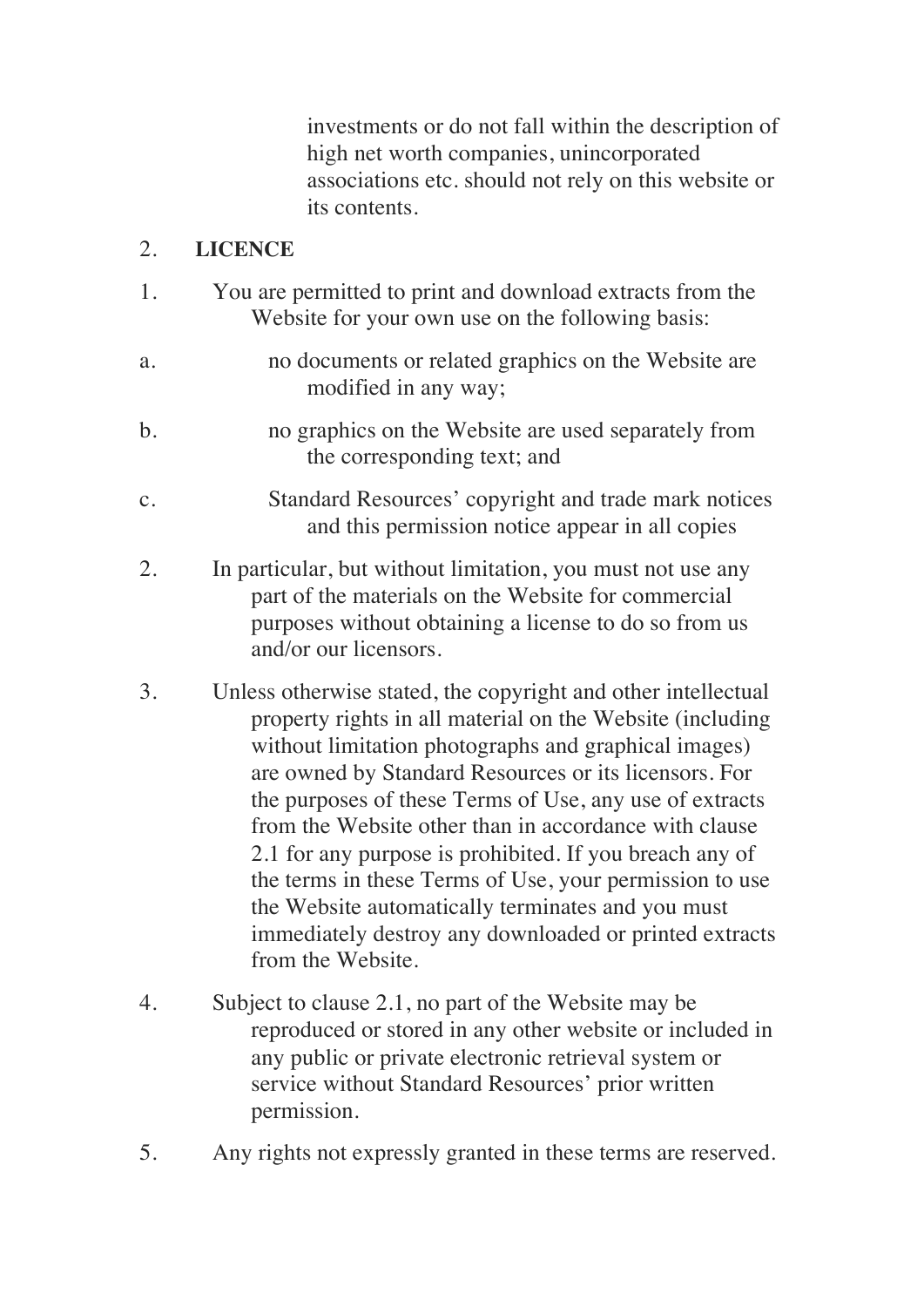#### 3. **SERVICE ACCESS**

- 1. While Standard Resources endeavours to ensure that the Website is normally available 24 hours a day, Standard Resources shall not be liable if for any reason the Website is unavailable at any time or for any period.
- 2. Access to the Website may be suspended temporarily and without notice in the case of system failure, maintenance or repair or for reasons beyond Standard Resources' control.
- 3. You are responsible for making all arrangements necessary for you to have access to the Website. You are also responsible for ensuring that all persons who access the Website through your internet connection are aware of these terms, and that they comply with them.
- 4. If you register to use specific parts of the Website, you will ensure that you keep your account details and password secure and will not allow your account to be used by anyone else.

#### 4. **VISITOR MATERIAL AND CONDUCT**

- 1. We process information about you in accordance with our Privacy Policy (http://Standard Resources.com/siteinformation/privacy-policy/). By using the Website, you consent to such processing and you warrant that all data provided by you is accurate.
- 2. Other than personally identifiable information, which is covered under our Privacy Policy, any material you transmit or post to the Website shall be considered nonconfidential and non-proprietary. Standard Resources shall have no obligations with respect to such material. Standard Resources and its designees shall be free to copy, disclose, distribute, incorporate and otherwise use such material and all data, images, sounds, text and other things embodied therein for any and all commercial or non-commercial purposes on a royalty free, worldwide basis.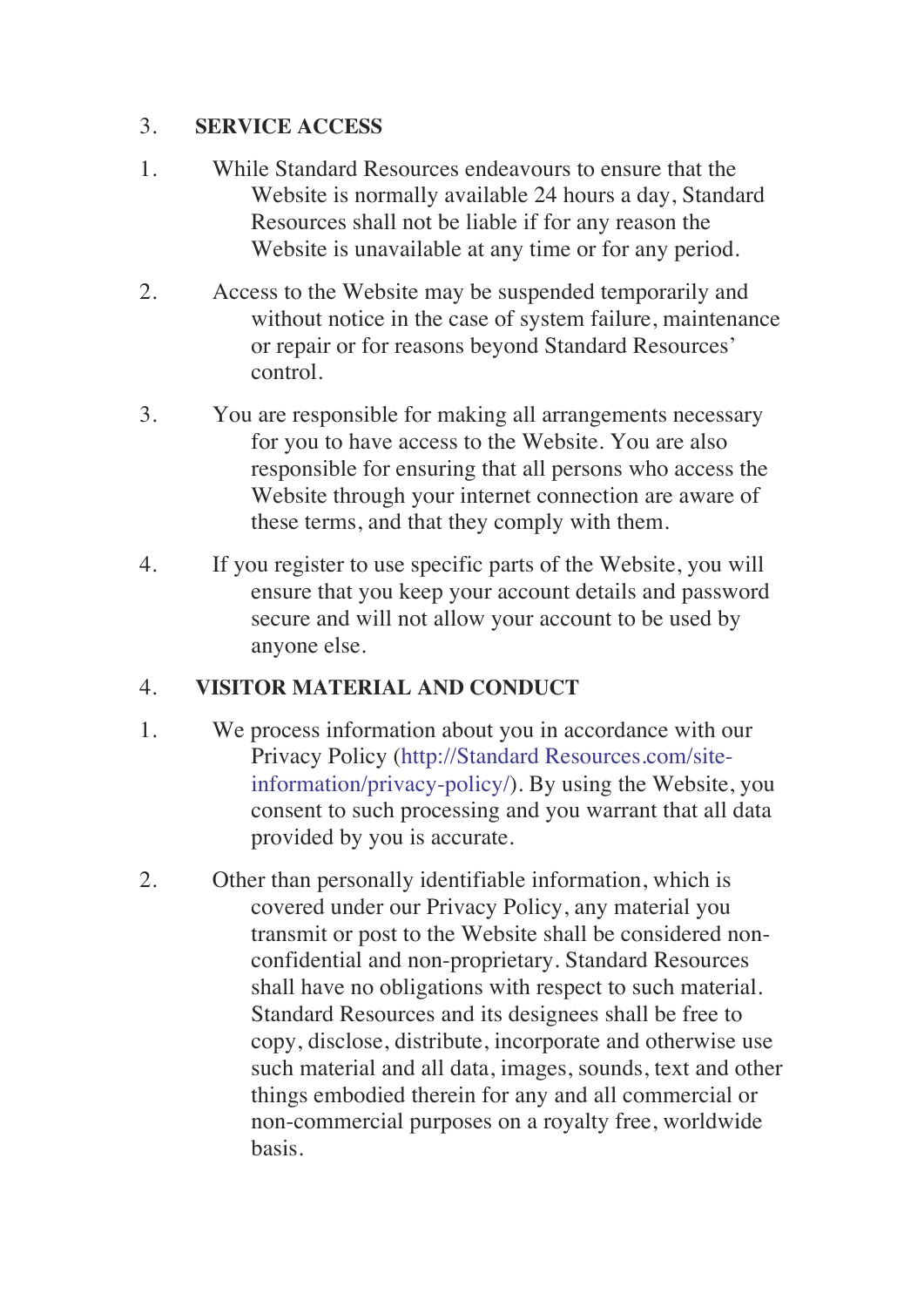- 3. You are prohibited from posting or transmitting to or from the Website any material:
- a. which is threatening, defamatory, obscene, indecent, seditious, offensive, pornographic, abusive, liable to incite racial hatred, discriminatory, menacing, scandalous, inflammatory, blasphemous, in breach of confidence, in breach of privacy or which may cause annoyance or inconvenience;
- b. for which you have not obtained all necessary licences and/or approvals;
- c. which constitutes or encourages conduct that would be considered a criminal offence, give rise to civil liability, or otherwise be contrary to the law of or infringe the rights of any third party, in any country in the world;
- d. which is technically harmful (including, without limitation, computer viruses, logic bombs, Trojan horses, worms, harmful components, corrupted data or other malicious software or harmful data).
- 4. You may not misuse the Website (including, without limitation, by hacking).
- 5. Standard Resources shall fully co-operate with any law enforcement authorities or court order requesting or directing Standard Resources to disclose the identity or locate anyone posting any material in breach of clause 4.2 or clause 4.3.
- 6. Breaches of the Terms of Use may result in the immediate permanent or temporary withdrawal of your right to use the Website, the immediate permanent or temporary removal of any material posted by you and/or legal proceedings being brought against you.

## 5. **LINKS TO AND FROM OTHER WEBSITES**

1. Links to third party websites on the Website are provided solely for your convenience. If you use these links, you leave the Website. Standard Resources has not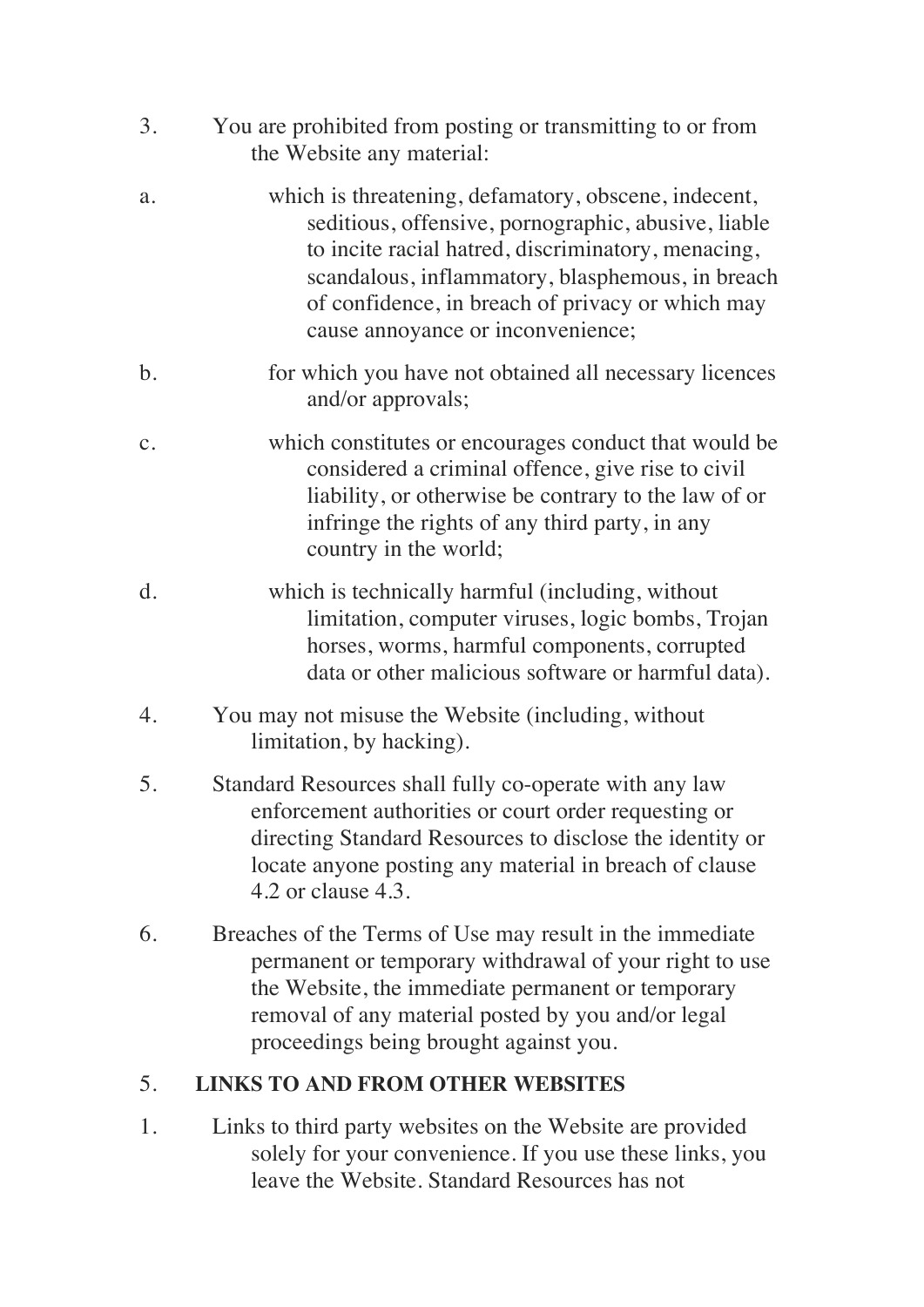necessarily reviewed all of these third party websites and does not control and is not responsible for these websites or their content or availability. Standard Resources therefore does not endorse or make any representations about them, or any material found there, or any results that may be obtained from using them. If you decide to access any of the third party websites linked to the Website, you do so entirely at your own risk.

- 2. If you would like to link to the Website, you may only do so on the basis that you link to, but do not replicate, the home page of the Website, and subject to the following conditions:
- a. you do not remove, distort or otherwise alter the size or appearance of the Standard Resources logo;
- b. you do not create a frame or any other browser or border environment around the Website;
- c. you do not in any way imply that Standard Resources is endorsing or recommending any products or services other than its own;
- d. you do not misrepresent your relationship with Standard Resources nor present any other false information about Standard Resources;
- e. you do not otherwise use any Standard Resources trade marks displayed on the Website without express written permission from Standard Resources;
- f. you do not link from a website that is not owned by you; and
- g. your website does not contain content that is distasteful, offensive or controversial, infringes any intellectual property rights or other rights of any other person or otherwise does not comply with all applicable laws and regulations.
- 3. Standard Resources expressly reserves the right to revoke the right granted in clause 5.2 for breach of these terms and to take any action it deems appropriate[, including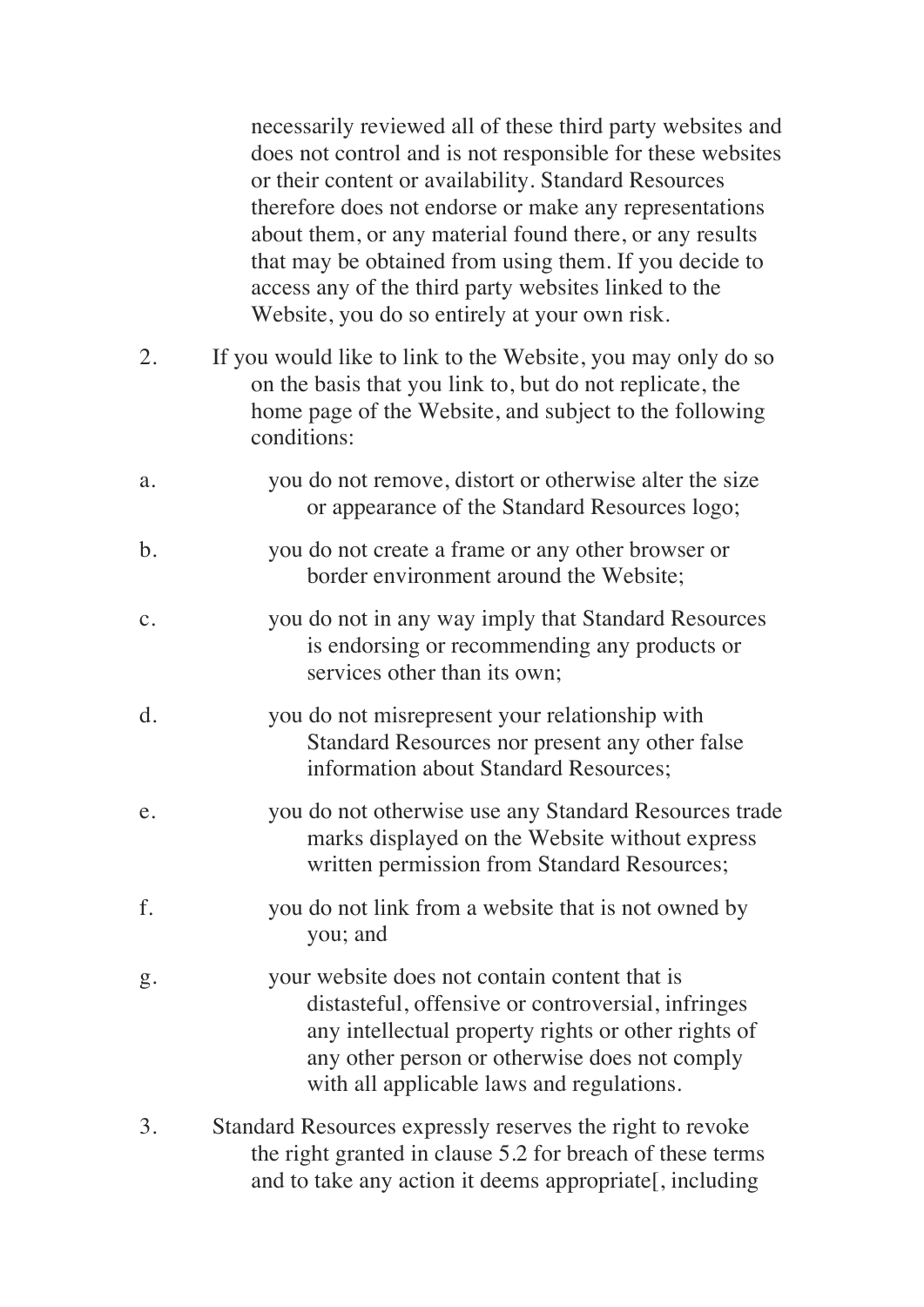requiring the immediate de-linking of the Website.]

4. You shall fully indemnify Standard Resources for any loss or damage suffered by Standard Resources or any of its group companies for breach of clause 5.2.

#### 6. **DISCLAIMER**

- 1. While Standard Resources endeavours to ensure that the information on the Website is correct, Standard Resources does not warrant the accuracy or completeness of the material on the Website. Standard Resources may make changes to the material on the Website, or to the products and prices described in it, at any time without notice. The material on the Website may be out of date, and Standard Resources makes no commitment to update such material.
- 2. In particular, but without prejudice to the generality of clause 6.1, commentary and other materials posted on the Website are not intended to amount to advice on which reliance should be placed.
- 3. The material on the Website is provided "as is", without any conditions, warranties or other terms of any kind. Accordingly, to the maximum extent permitted by law, Standard Resources provides you with the Website on the basis that Standard Resources excludes all representations, warranties, conditions and other terms (including, without limitation, the conditions implied by law of satisfactory quality, fitness for purpose and the use of reasonable care and skill) which, but for these Terms of Use, might have effect in relation to the Website.

## 7. **LIABILITY**

1. Standard Resources, its group companies, any other party (whether or not involved in creating, producing, maintaining or delivering the Website), and each of their officers, directors, employees, shareholders or agents of any of them, exclude all liability and responsibility for any amount or kind of loss or damage that may result to